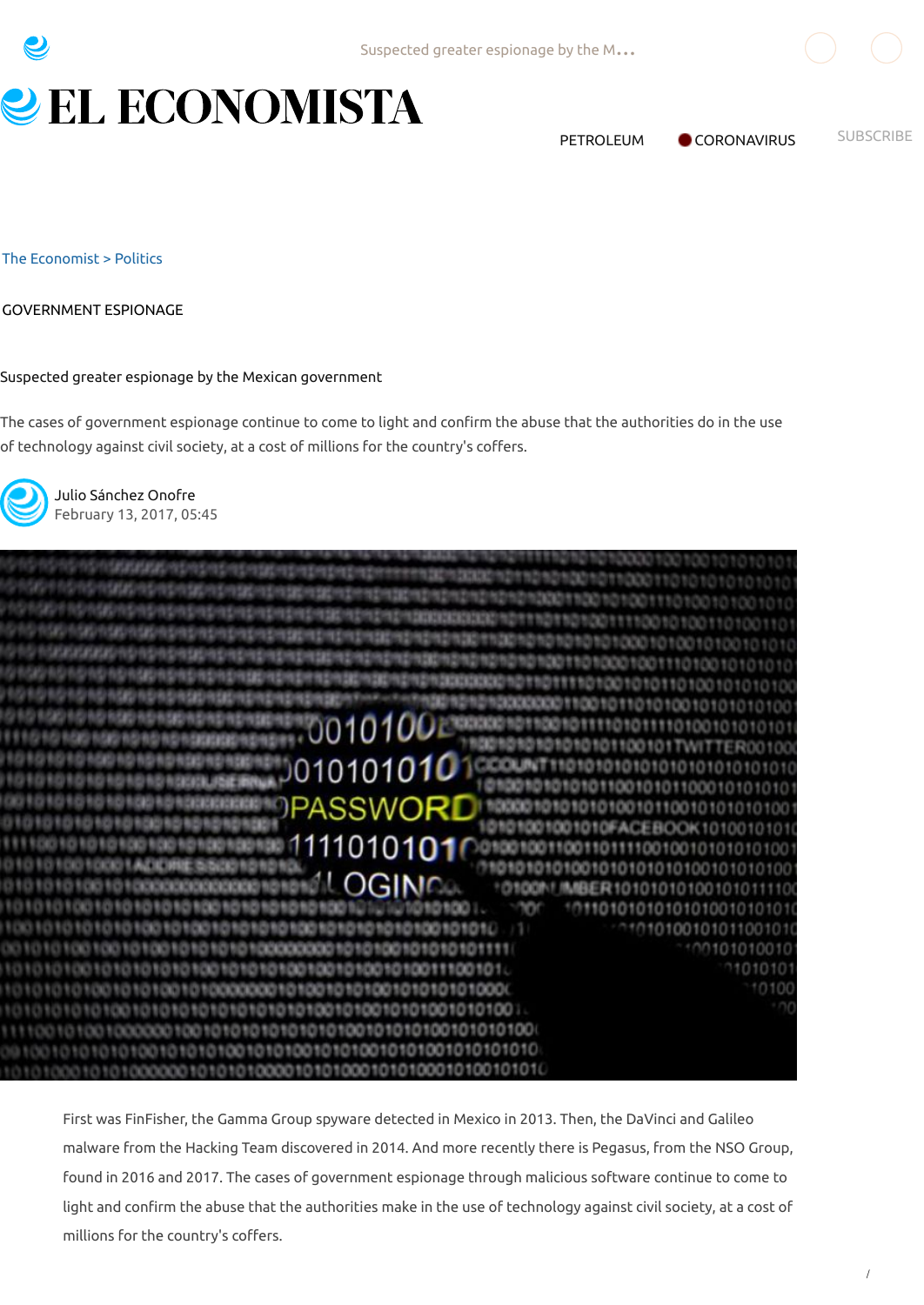technology exclusively used by the government.

#### NEWS: PGR, Veracruz and PGJDF, the ones that monitor [communications](http://eleconomista.com.mx/sociedad/2016/11/27/pgr-veracruz-pgjdf-que-mas-vigilan-las-comunicaciones) the most

We hope that our work helps highlight to journalists and other investigators that many attacks are taking place in Mexico. This may be the tip of the iceberg, said John Scott-Railton, a researcher at the Citizen Lab and one of the report's authors.

[Researchers](https://www.eleconomista.com.mx/) at the Citizen Lab, an institute of the University of Toronto, Canada, have discovered thes[e](https://www.eleconomista.com.mx/mieconomista/tutorial)

On February 11, the research institute published its most recent report called Bitter Sweet where it documented the use of the Pegasus solution by the Israeli firm NSO Group to spy on researcher Simón Barquera of the National Institute of Public Health (INSP); Alejandro Calvillo, general director of the organization Al Poder del Consumidor; and Luis Encarnación, coordinator of the ContraPESO Coalition, who promoted the tax on sugary drinks.

But Scott-Railton warns of a very high possibility that there are more victims of government espionage.

## Timeline of NSO Exploit links sent to Mexican Soda-Tax supporters [#bittersweetmx](https://twitter.com/hashtag/bittersweetmx?src=hash) [pic.twitter.com/RmKX34KTKZ](https://t.co/RmKX34KTKZ) - citizen lab (@citizenlab) [February](https://twitter.com/citizenlab/status/830835116775718913) 12, 2017

We firmly believe that there are other targets, assured the expert contacted by El Economista via email.

#### NEWS: The [protection](http://eleconomista.com.mx/tecnociencia/2016/05/14/proteccion-datos-personales-era-leaks) of personal data in the era of leaks

In previous investigations of espionage through malicious software used exclusively by the government, experts have determined that the motive has been political given that the targets have been human rights defenders and journalists. But the Bitter Sweet campaign hints at a possible corruption of officials or security agencies who intervened private communications to benefit commercial interests.

This case suggests that NSO Group's spy tools, used exclusively by the government, may be used by a government entity on behalf of business interests, and not for reasons of national security or the fight against crime, Citizen researchers consider. Lab.

The acquisition and abusive use of these technologies is also the responsibility of the treasury. Scott-Railton says the impact is in the millions, although given the lack of transparency and controls, it is difficult to know the exact cost.

NEWS: Reforms are lacking to curb espionage of [governments](http://eleconomista.com.mx/tecnociencia/2016/10/13/faltan-reformas-frenar-espionaje-gobiernos) in Latin America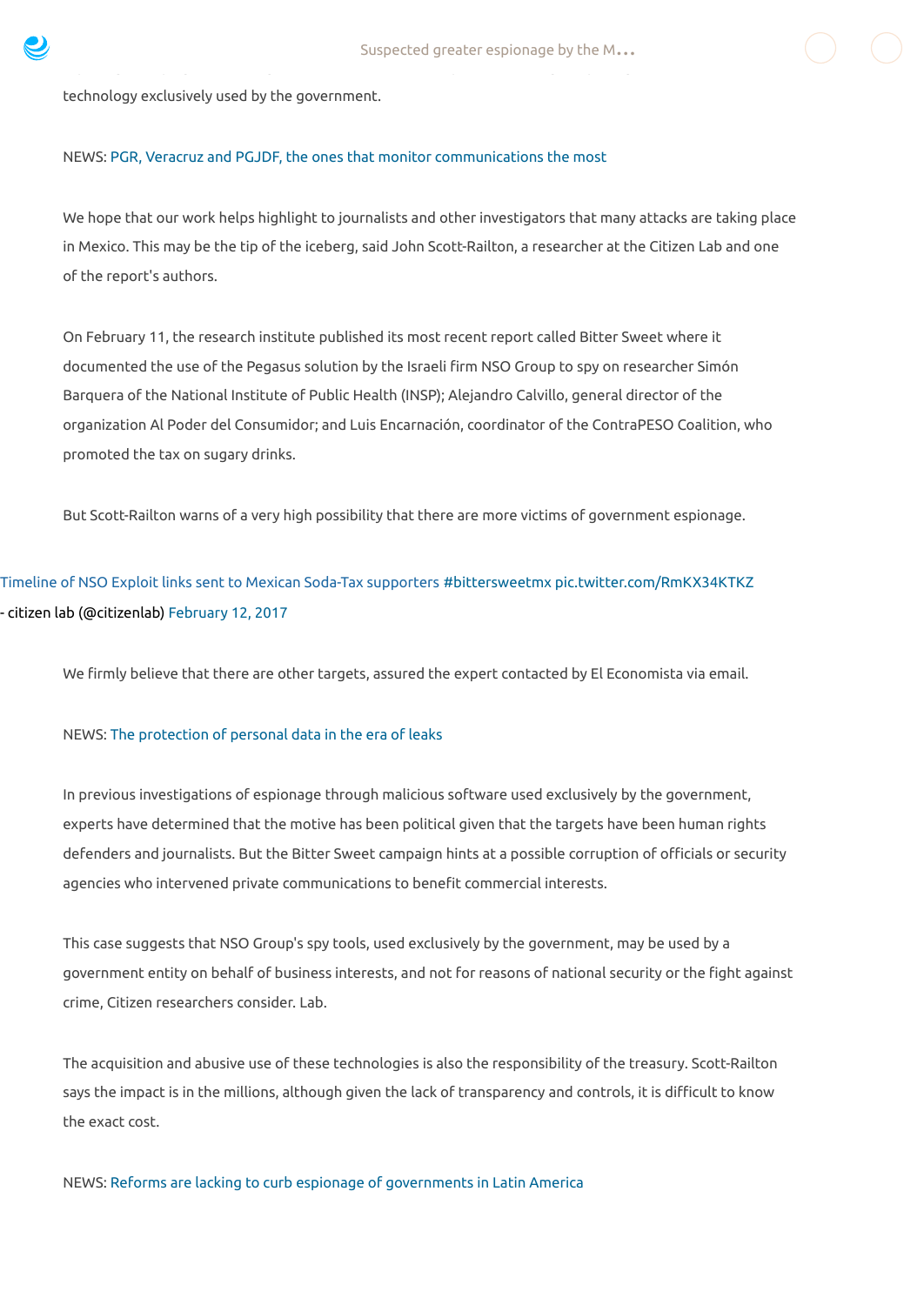



the obvious use here even more alarming, he said.

The truth is that the country's authorities are avid buyers of spyware. Journalistic versions have mentioned that the Mexican government paid \$ 20 million to acquire the NSO Group solutions in 2012; while the leaks of the Italian firm Hacking Team revealed that the Mexican authorities are the main clients of the company by paying more than 5.8 million euros.

#### A history of abuse

En diversas investigaciones realizadas por organizaciones como la Red en Defensa de los Derechos Digitales (R3D) así como por *El Economista*, se ha documentado que el gobierno mexicano abusa de la vigilancia, ya sea al solicitar datos y metadatos de las comunicaciones de los ciudadanos sin control, o al utilizar herramientas tecnológicas de hackeo e intervención de dispositivos con fines distintos al combate al crimen o protección de la seguridad nacional.

Y es que la adquisición y uso de malware ha sido una herramienta de las autoridades mexicanas para evadir tanto los controles judiciales como la colaboración de las empresas de telecomunicaciones para realizar campañas de espionaje a los usuarios del país.

## **NOTICIA:** [Rastreo de llamadas no culmina en averiguaciones](http://eleconomista.com.mx/sociedad/2016/11/28/rastreo-llamadas-no-culmina-averiguaciones)

Estas prácticas permanecen en las sombras y exponen a los ciudadanos a potenciales abusos del gobierno.

En su reporte El estado de la vigilancia: fuera de control , presentado en diciembre pasado, R3D consignó que el excesivo gasto del gobierno de software malicioso, el alto nivel de invasión a la vida privada de los ciudadanos que representa un hackeo de este nivel por parte de las autoridades y la opacidad en la que operan estas herramientas están lejos de cumplir los principios de necesidad y proporcionalidad.

# Así funciona el malware "Pegasus" de la empresa NSO Group:

## [pic.twitter.com/NIZUp39BO7](https://t.co/NIZUp39BO7)

— R3D (@r3dmx) [12 de febrero de 2017](https://twitter.com/r3dmx/status/830597401341722624)

La utilización de esta técnica de vigilancia no requiere la colaboración de empresas de telecomunicaciones, y que resulta sumamente complicada la detección de dispositivos infectados, existen menos controles y puntos de detección de la utilización abusiva de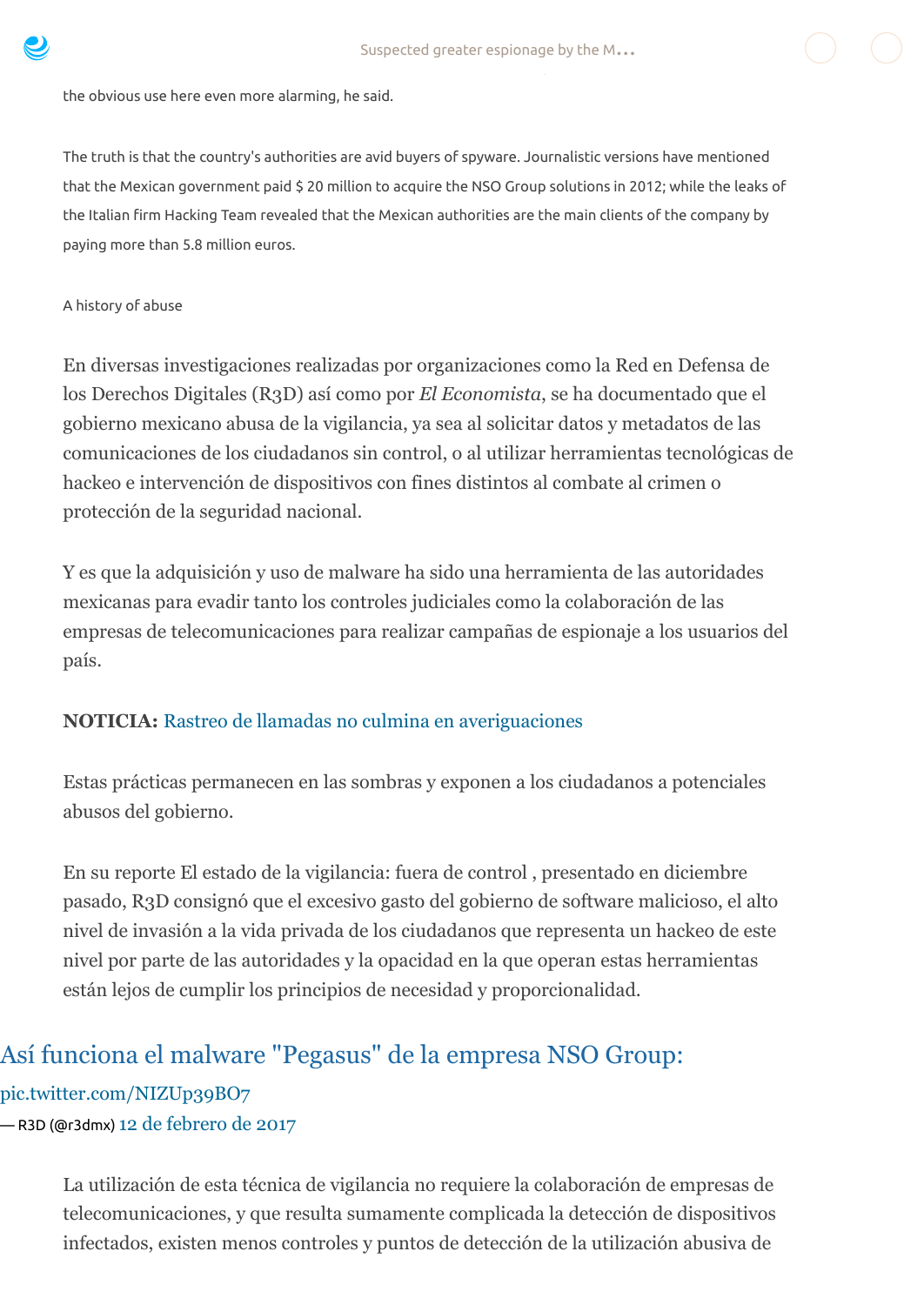medidas , advirtió entonces.

#### **NOTICIA:** [Usuarios de redes sociales, en la mira del gobierno de México](http://eleconomista.com.mx/tecnociencia/2016/12/26/usuarios-redes-sociales-mira-gobierno-mexico)

Scott-Railton, del Citizen Lab, es enfático en que la detección, investigación y divulgación de estas prácticas requiere la colaboración entre la sociedad civil, los expertos y las organizaciones defensoras de los derechos humanos. En la documentación de Bitter Sweet, participaron las organizaciones R3D y SocialTIC así como un investigador de Amnistía Internacional.

Esperamos que otras organizaciones mexicanas se sientan empoderadas para buscar mensajes sospechosos. Si creen que fueron testigos de esta campaña, pueden ponerse en contacto con nosotros directamente en [bittersweet@citizenlab.ca](https://www.eleconomista.com.mx/contenidos/2017/02/13/bittersweet@citizenlab.ca). O, si tienen un problema de seguridad digital de manera más general, pueden ponerse en contacto con la línea de ayuda de Access Now: <https://www.accessnow.org/help/>, escribió el experto.

julio.sanchez@eleconomista.mx

erp

Filed in:

[ESPIONAGE](https://www.eleconomista.com.mx/tags/espionaje_digital) [SOCIETY](https://www.eleconomista.com.mx/tags/Sociedad) DIGITAL ESPIONAGE

Advertising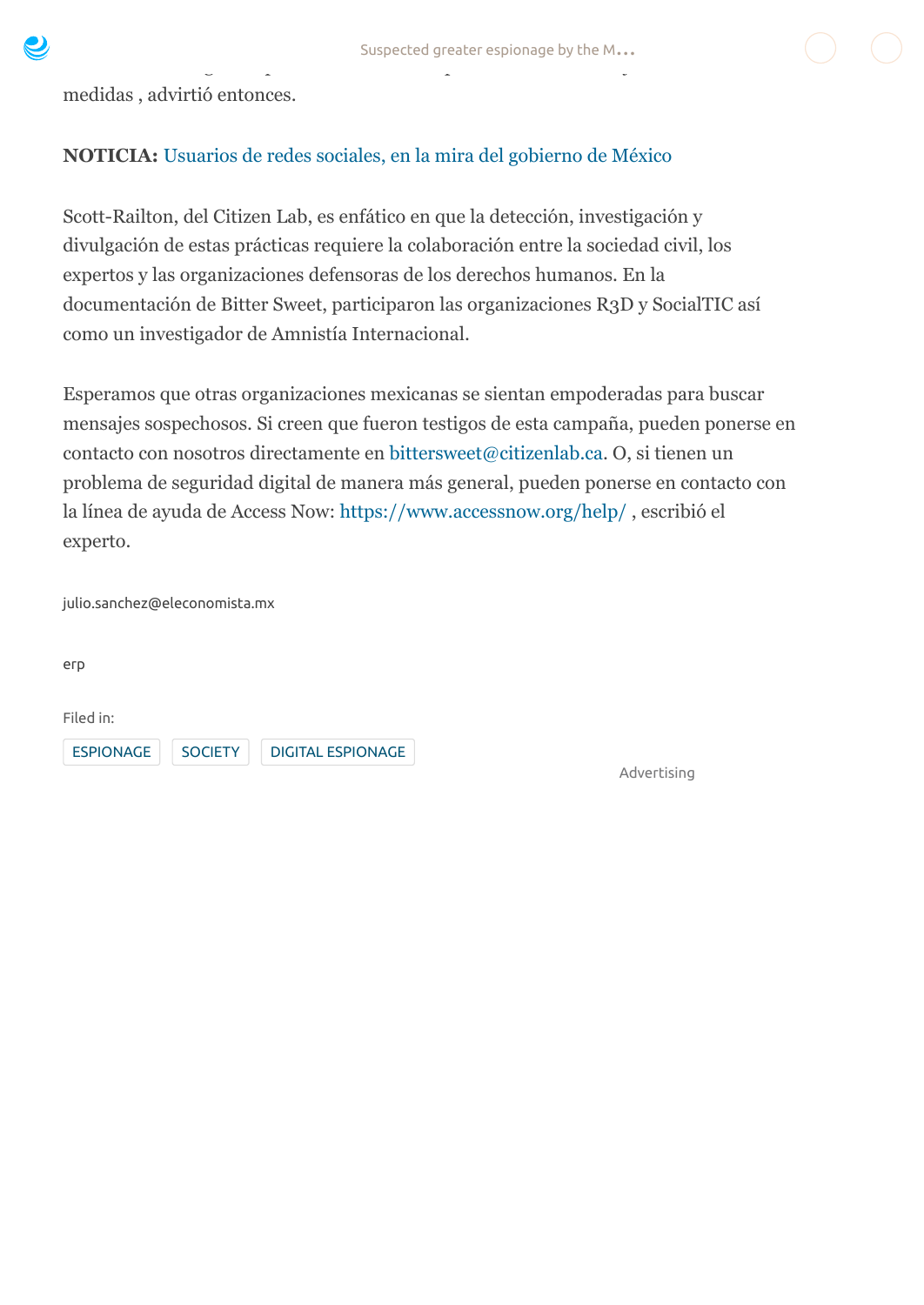

| one |                        |
|-----|------------------------|
|     | #AMLOTrackingPoll AMLO |
|     | Approval, July 8       |

#### Wouldn't it be time to change

strategist in the [pandemic?](https://www.eleconomista.com.mx/opinion/No-seria-hora-de-cambiar-de-estratega-en-la-pandemia-20200708-0009.html) 6 hours ago two

Austere [baggage](https://www.eleconomista.com.mx/cartones/Equipaje-austero-20200708-0007.html) 6 hours ago 3

Amway 30 years here, [pandemic](https://www.eleconomista.com.mx/opinion/Amway-30-anos-aqui-pandemia-empuja-lo-digital-y-por-avance-marginal-20200708-0010.html) pushes

4 digital and marginal advance 6 hours ago

Pemex halted drop in crude [reserves](https://www.eleconomista.com.mx/empresas/Pemex-freno-caida-de-reservas-de-crudo-en-el-2019-20200708-0016.html) in

2019 5

6 hours ago

#### CONNECT WITH US

Receive our daily newsletter with the most important contents of the print and digital editions of El Economista

RECEIVE OUR [NEWSLETTER](https://servicios.eleconomista.com.mx/boletin/)

On social networks we publish breaking news, exclusive content and promotions. They are a way for you to be in direct contact with our newsroom.

[1M](https://www.facebook.com/ElEconomista.mx) [610K](https://twitter.com/eleconomista)

[188K](https://www.linkedin.com/company/651072) [120K](https://www.youtube.com/user/VideoElEconomista)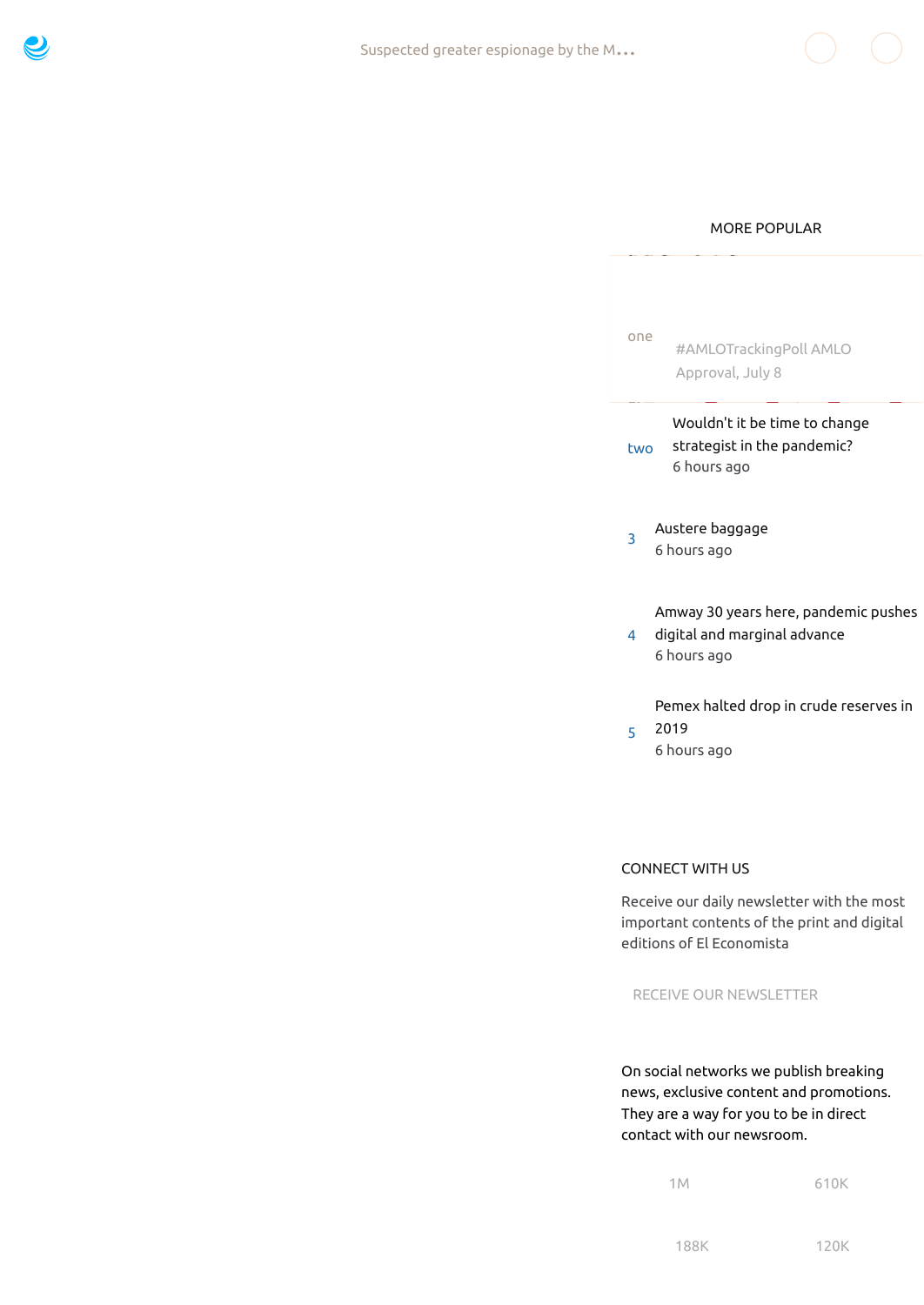

#### LAST NEWS

32 minutes ago

Gold breaks the \$ 1,800 per ounce [barrier](https://www.eleconomista.com.mx/mercados/El-oro-supera-la-barrera-de-los-1800-dolares-por-onza-por-primera-vez-desde-2011-20200708-0026.html) for the first time since 2011 By AFP

5 hours ago

Bank-store model is not failing: [BanCoppel](https://www.eleconomista.com.mx/sectorfinanciero/Modelo-de-banco-tienda-no-esta-fallando-BanCoppel-20200708-0023.html) By Edgar Juárez

6 hours ago

Ficrea Trustee [announces](https://www.eleconomista.com.mx/sectorfinanciero/Sindico-de-Ficrea-anuncia-septimo-pago-a-defraudados-20200708-0022.html) seventh payment to defrauded By [Fernando](https://www.eleconomista.com.mx/autor/fernando.gutierrez) Gutiérrez

6 hours ago

Banxico [acknowledges](https://www.eleconomista.com.mx/economia/Banxico-reconoce-intento-de-hackeo-a-su-sitio-20200708-0021.html) attempted hacking of its site By Yolanda [Morales](https://www.eleconomista.com.mx/autor/yolanda.morales)

6 hours ago

Without [support,](https://www.eleconomista.com.mx/empresas/Sin-apoyos-demanda-de-autos-nuevos-se-recuperara-hasta-2024-20200708-0019.html) demand for new cars will recover until 2024 By Marisol Velázquez

Advertising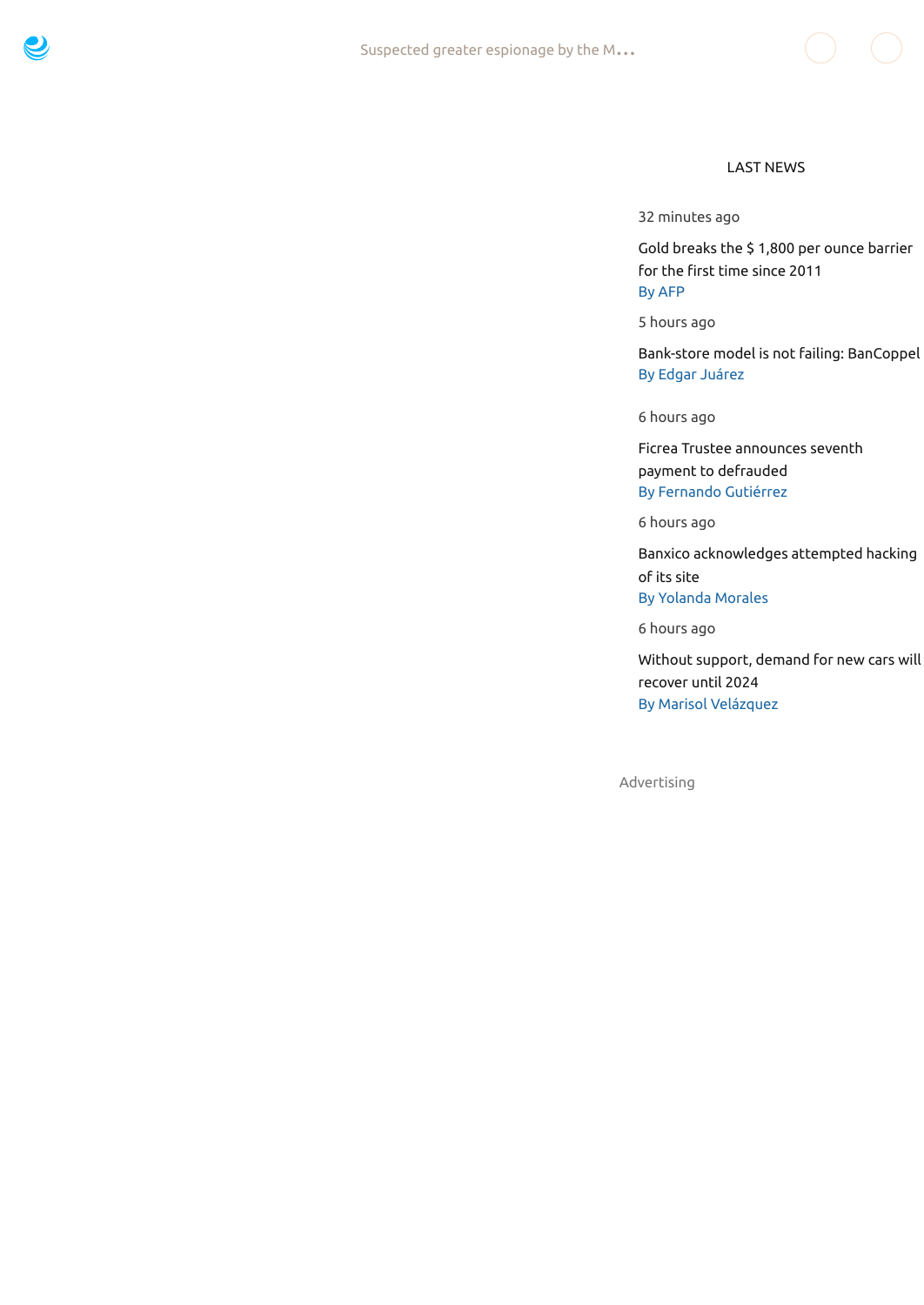

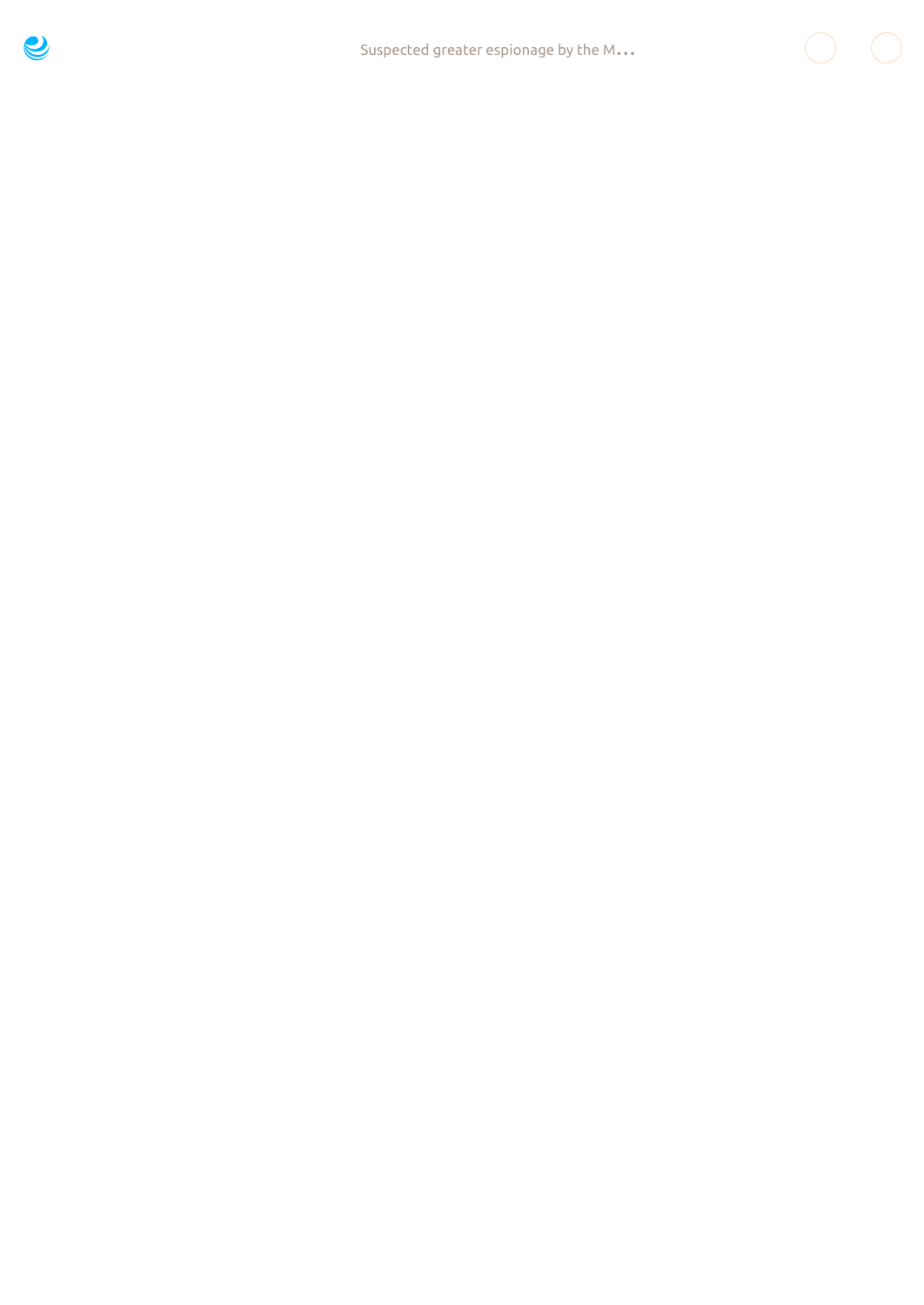



### KEEP READING

Marisol Velázquez

BEFORE THE MAJORITY OF MORENA, SPECIALISTS INDICATED THAT [CONSENSUS](https://www.eleconomista.com.mx/politica/Eleccion-de-consejeros-de-INE-sin-cuotas-insisten-20200707-0140.html) IS NECESSARY

[#AMLOTrackingPoll](https://www.eleconomista.com.mx/politica/AMLOTrackingPoll-Aprobacion-de-AMLO-8-de-julio-20200708-0012.html) AMLO Approval, July 8

Election of INE [directors](https://www.eleconomista.com.mx/politica/Eleccion-de-consejeros-de-INE-sin-cuotas-insisten-20200707-0140.html) without quotas, they insist

Maritza Pérez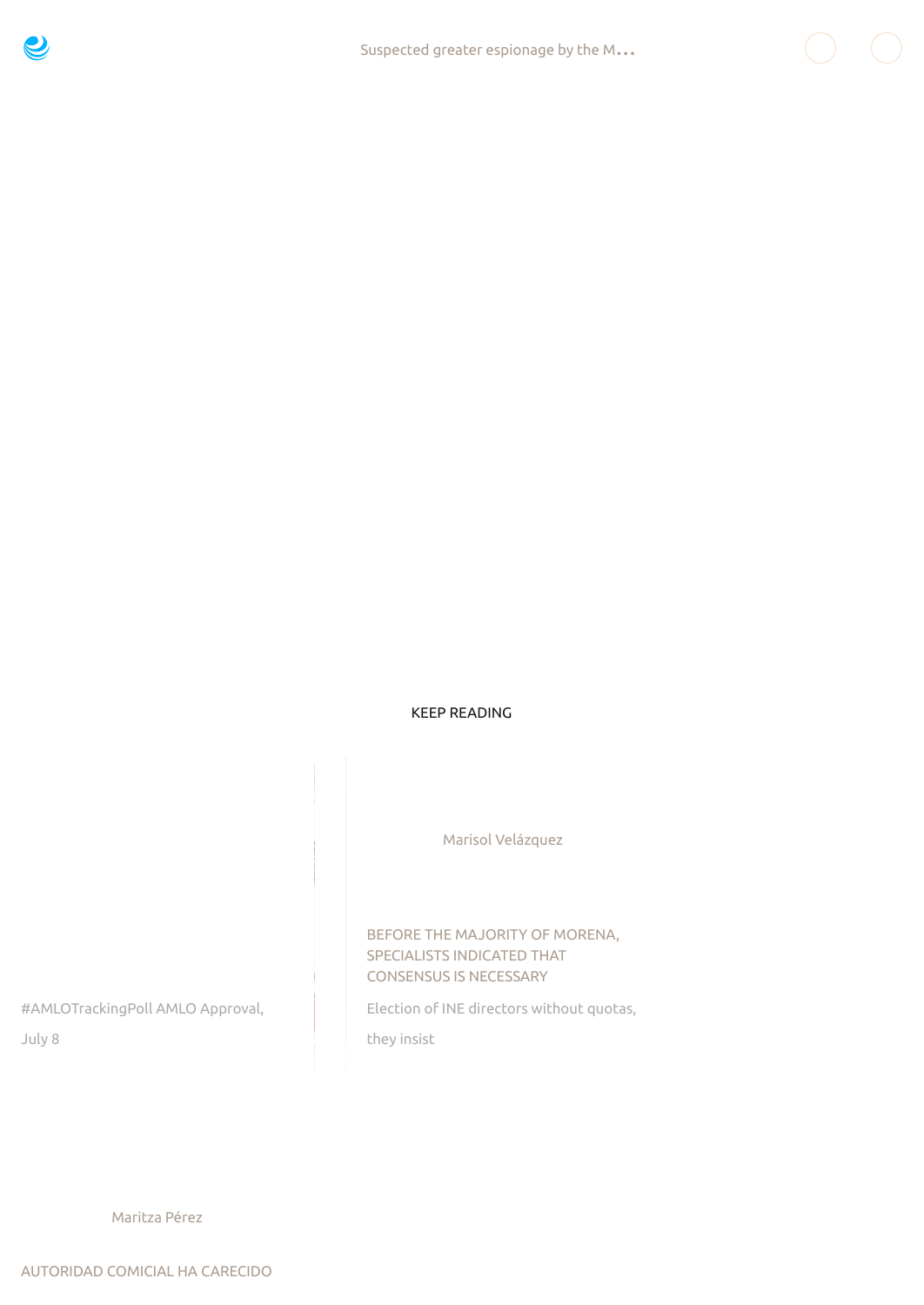

*Jorge Monroy*

POR SEIS MESES, ANUNCIÓ LA JUDICATURA [Suspenden a secretario](https://www.eleconomista.com.mx/politica/Suspenden-a-secretario-por-caso-del-Mochomo-20200707-0138.html) por caso del Mochomo

*Jorge Monroy Jorge Monroy*

RESTOS FUERON ANALIZADOS EN LA UNIVERSIDAD DE INNSBRUCK [Reporta gobierno](https://www.eleconomista.com.mx/politica/Reporta-gobierno-identificacion-de-normalista-de-Ayotzinapa-20200707-0137.html) identificación de normalista de Ayotzinapa

CRÓNICA. EN LAS CALLES DE LA CIUDAD DE MÉXICO Avanza la "Nueva [Normalidad" en la](https://www.eleconomista.com.mx/politica/Avanza-la-Nueva-Normalidad-en-la-CDMX-20200707-0135.html) CDMX

AMLO arriba a Washington en su primera gira internacional para [reunirse con Donald](https://www.eleconomista.com.mx/politica/AMLO-arriba-a-Washington-en-su-primera-gira-internacional-para-reunirse-con-Donald-Trump-20200707-0131.html) Trump

*Redacción Marisol Velázquez*

CTE da a conocer lista de calificaciones de [aspirantes a consejeros](https://www.eleconomista.com.mx/politica/CTE-da-a-conocer-lista-de-calificaciones-de-aspirantes-a-consejeros-del-INE-20200707-0111.html) del INE